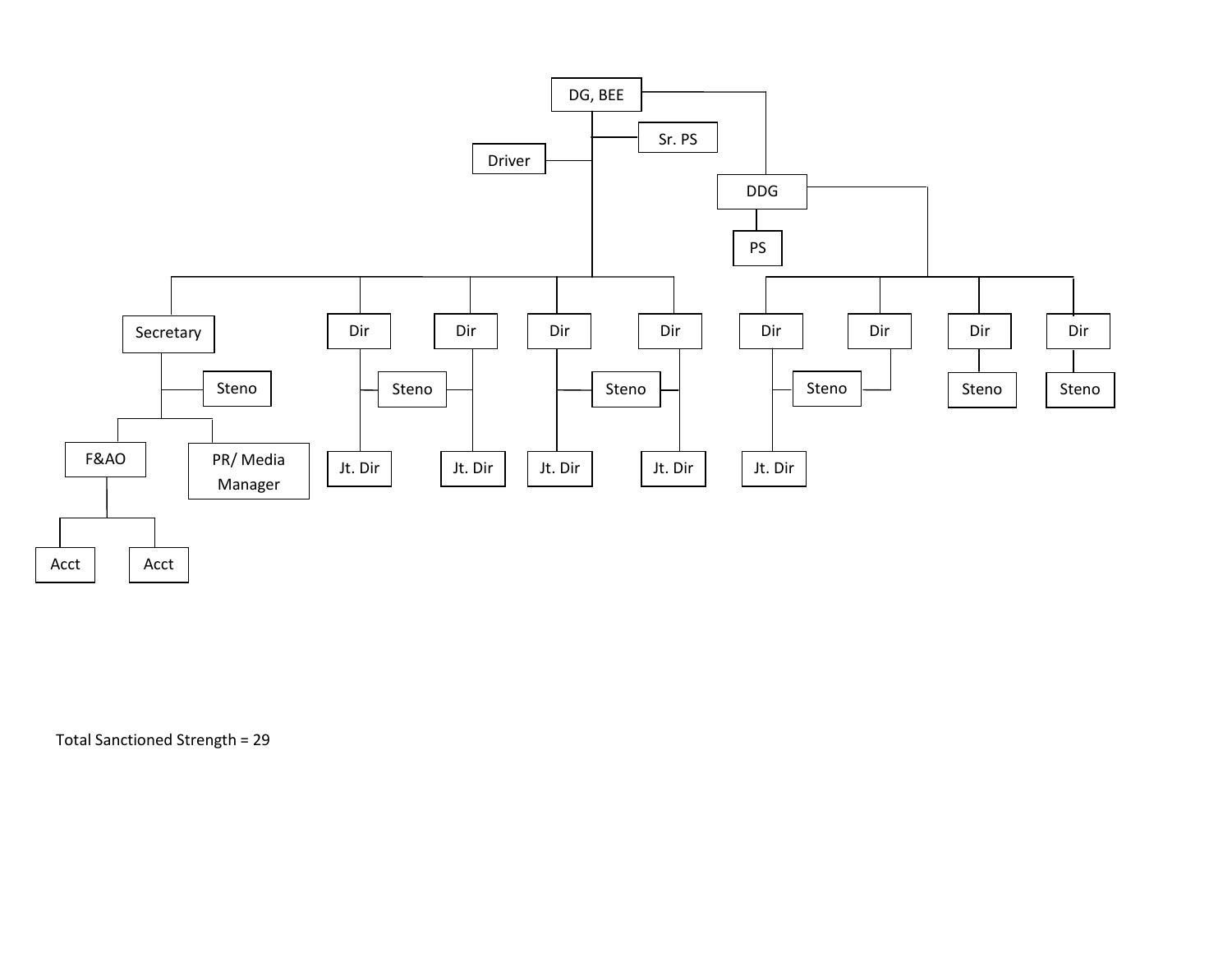The Vision of Bureau of Energy Efficiency (BEE): To improve Energy Intensity of Indian Economy thereby contributing towards sustainable development of country.

The Mission of BEE is to develop policy and strategies with a thrust on self-regulation and market principles, within the overall framework of the Energy Conservation Act (EC Act), 2001 with the primary objective of reducing energy intensity of the Indian economy. This will be achieved with active participation of all stakeholders, resulting in accelerated and sustained adoption of energy efficiency in all sectors.

The primary objective of BEE is to reduce energy intensity in the Indian economy. In order to translate the objectives into resultoriented action, the broad strategies of BEE include:

- $\bullet$  To develop policies and programmes on efficient use of energy and its conservation with the involvement of stakeholders.
- $\cdot$  To plan, manage and implement energy conservation programmes as envisaged in the EC Act.
- To assume leadership and provide policy framework and direction to national energy efficiency and conservation efforts and programmes.
- To demonstrate energy efficiency delivery mechanisms, as envisaged in the EC Act, through Private-Public Partnership (PPP).
- \* To establish systems and procedures to measure, monitor and verify energy efficiency results in individual sectors as well as at the national level.
- $\bullet$  To leverage multi-lateral, bi-lateral and private sector support in implementation of programmes and projects on efficient use of energy and its conservation.
- $\cdot$  To promote awareness of energy savings and energy conservation.

## Function and Duties

BEE co-ordinates with designated consumers, designated agencies and other organizations; recognizes, identifies and utilizes the existing resources and infrastructure, in performing the functions assigned to it under the Energy Conservation Act. The EC Act provides for regulatory and promotional functions which are assigned to the organisation.

## Regulatory functions

The major regulatory functions of BEE include:

- Develop minimum energy performance standards for equipment and appliances under Standards and Labelling
- Develop minimum energy performance standards for Commercial Buildings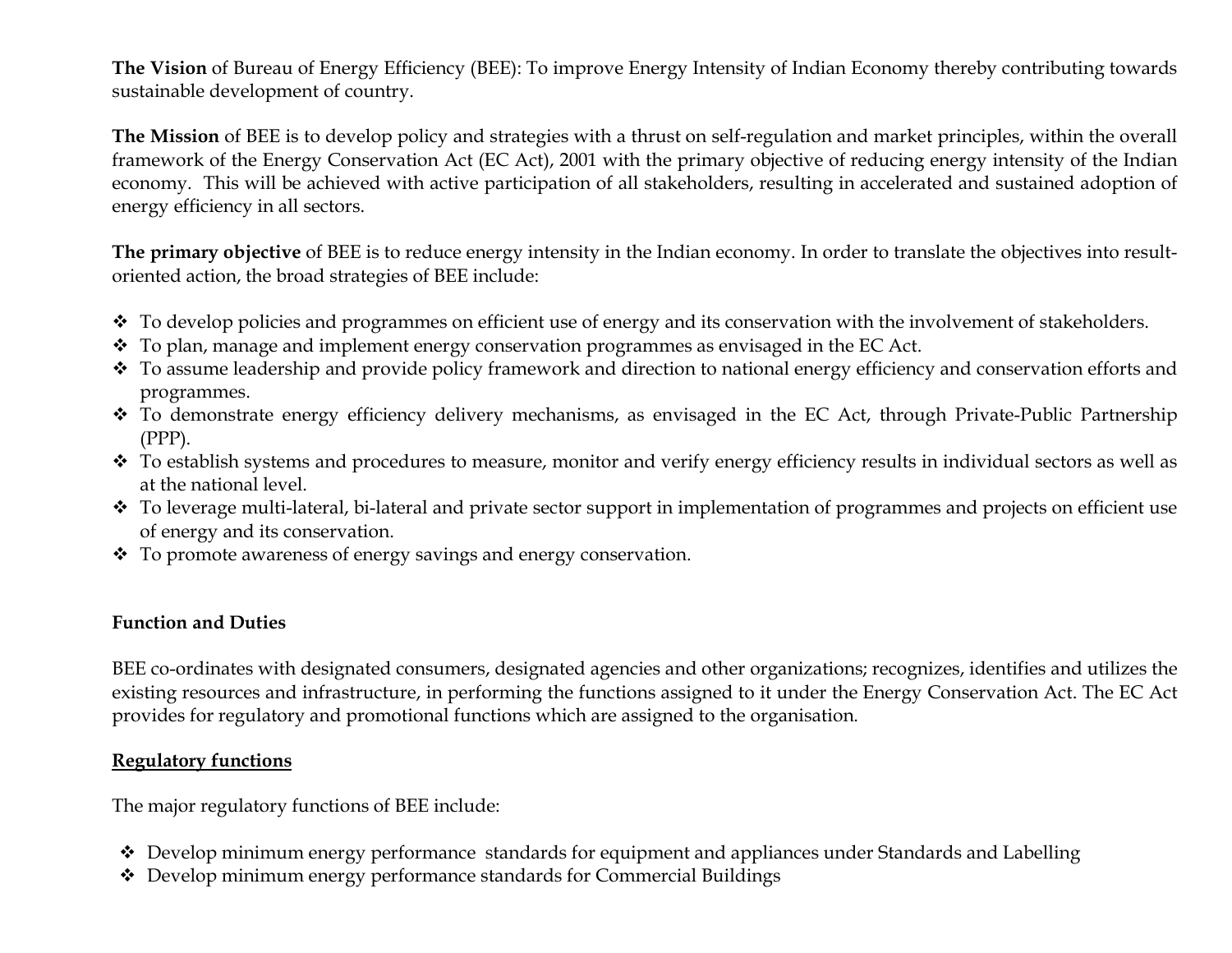- Develop Energy Consumption Norms for Designated Consumers
- Certify energy managers and energy auditors.
	- $\triangleright$  Accreditation of energy auditors.
	- $\triangleright$  Manner and periodicity of mandatory energy audits.

## Promotional functions

The major promotional functions of BEE include:

- Create awareness and disseminate information on energy efficiency and conservation.
- Arrange and organize training of personnel and specialists in the techniques for efficient use of energy and its conservation.
- $\triangleleft$  Strengthen consultancy services in the field of Energy Efficiency.
- Promote research and development.
- Develop testing and certification procedures and promote testing facilities.
- Formulate and facilitate implementation of pilot projects and demonstration projects.
- Promote use of energy efficient processes, equipment, devices and systems.
- \* Take steps to encourage preferential treatment for use of energy efficient equipment or appliances.
- $\triangle$  Promote innovative financing of energy efficiency projects.
- Give financial assistance to institutions for promoting efficient use of energy and its conservation.
- $\triangle$  Prepare educational curriculum on efficient use of energy and its conservation.
- $\cdot$  Implement international co-operation programmes relating to efficient use of energy and its conservation.

## Any other details-the genesis, inception, formation of the department and the HoDs from time to time as well as the Committees/ Commissions constituted from time to time

The Energy Management Centre being a society registered under the Societies Registration Act, 1860, was making efforts for efficient use of energy and its conservation. A need had been felt to provide for statutory measures to establish statutory authority by the name of Bureau of Energy Efficiency and confer upon the Central Government, State Government and the Bureau certain powers to enforce the said measures for efficient use of energy and its conservation.

To satisfy the need of legislation for efficient use of energy and its conservation the Energy Conservation Bill was introduced in Parliament and it was passed by both the Houses of Parliament and after receiving the assent of the President of India, it became the law of the land as The Energy Conservation At,2001(52 of 2001)